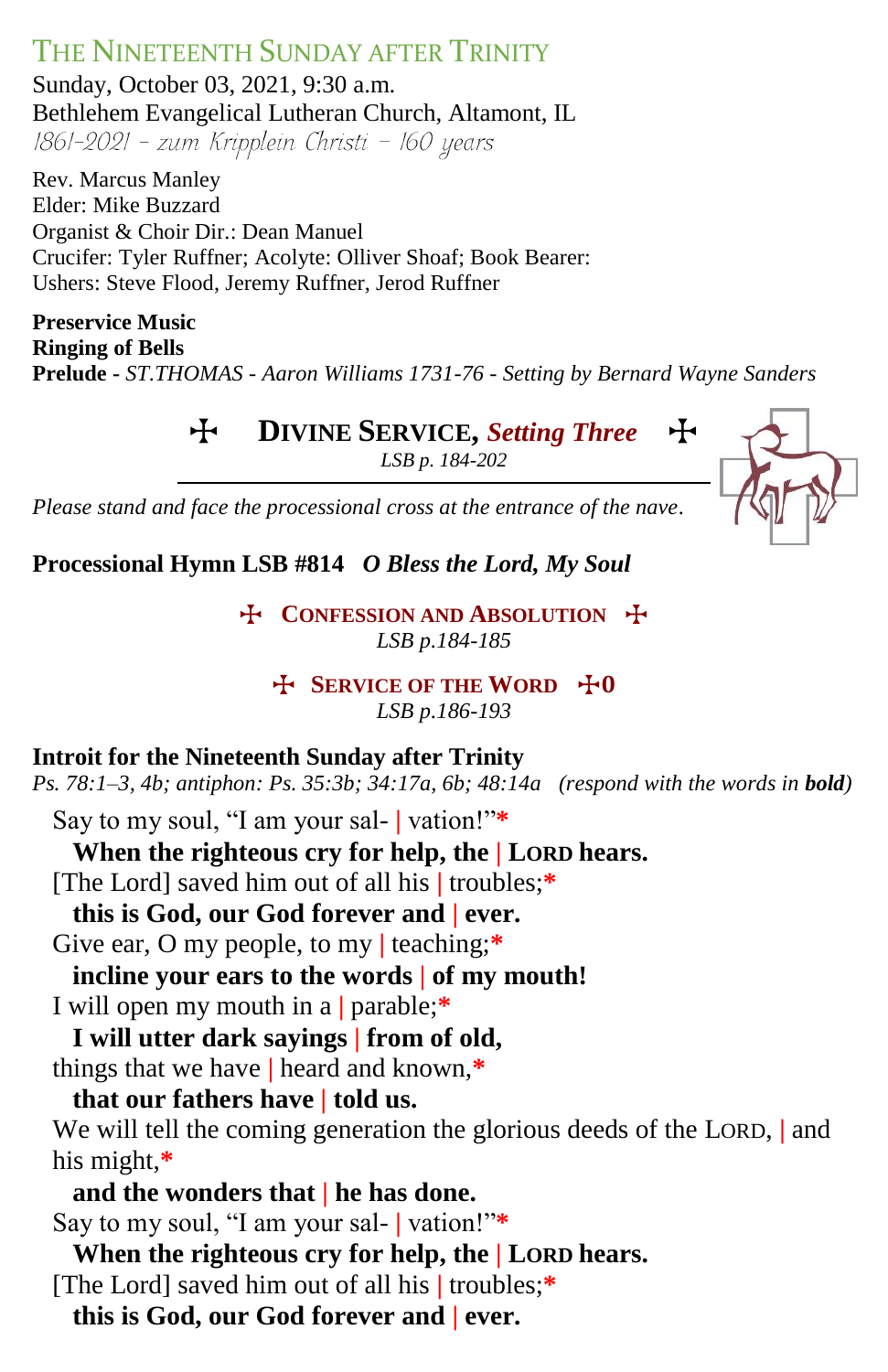| ↓ The Gloria Patri   | <i>p.</i> 186 |
|----------------------|---------------|
| $\int$ Kyrie         | <i>p.</i> 186 |
| ↓ Gloria in Excelsis | p. 187-189    |
| Salutation           | <i>p.</i> 189 |

### **Collect for the Nineteenth Sunday after Trinity**

P: Let us pray. Almighty and merciful God, of Your bountiful goodness keep from us all things that may hurt us that we, being ready in both body and soul, may cheerfully accomplish whatever You would have us do; through Jesus Christ, Your Son, our Lord, who lives and reigns with You and the Holy Spirit, one God, now and forever. **C: ♪ Amen**

#### *Please be seated*

### **Old Testament Reading: Genesis 28:10-17**

<sup>10</sup>Jacob left Beersheba and went toward Haran.<sup>11</sup>And he came to a certain place and stayed there that night, because the sun had set. Taking one of the stones of the place, he put it under his head and lay down in that place to sleep. <sup>12</sup>And he dreamed, and behold, there was a ladder set up on the earth, and the top of it reached to heaven. And behold, the angels of God were ascending and descending on it! <sup>13</sup>And behold, the LORD stood above it and said, "I am the LORD, the God of Abraham your father and the God of Isaac. The land on which you lie I will give to you and to your offspring. <sup>14</sup>Your offspring shall be like the dust of the earth, and you shall spread abroad to the west and to the east and to the north and to the south, and in you and your offspring shall all the families of the earth be blessed. <sup>15</sup>Behold, I am with you and will keep you wherever you go, and will bring you back to this land. For I will not leave you until I have done what I have promised you." <sup>16</sup>Then Jacob awoke from his sleep and said, "Surely the LORD is in this place, and I did not know it." <sup>17</sup>And he was afraid and said, "How awesome is this place! This is none other than the house of God, and this is the gate of heaven."

P: This is the Word of the Lord.

### **C: Thanks be to God.**

### **Epistle Reading: Ephesians 4:22-28**

 $^{22}$  Put off your old self, which belongs to your former manner of life and is corrupt through deceitful desires,

 $^{23}$ and to be renewed in the spirit of your minds,  $^{24}$ and to put on the new self, created after the likeness of God in true righteousness and holiness.

 $25$ Therefore, having put away falsehood, let each one of you speak the truth with his neighbor, for we are members one of another. <sup>26</sup>Be angry and do not sin; do not let the sun go down on your anger, <sup>27</sup>and give no opportunity to the devil. <sup>28</sup>Let the thief no longer steal, but rather let him labor, doing honest work with his own hands, so that he may have something to share with anyone in need.

P: This is the Word of the Lord.

**C: Thanks be to God.**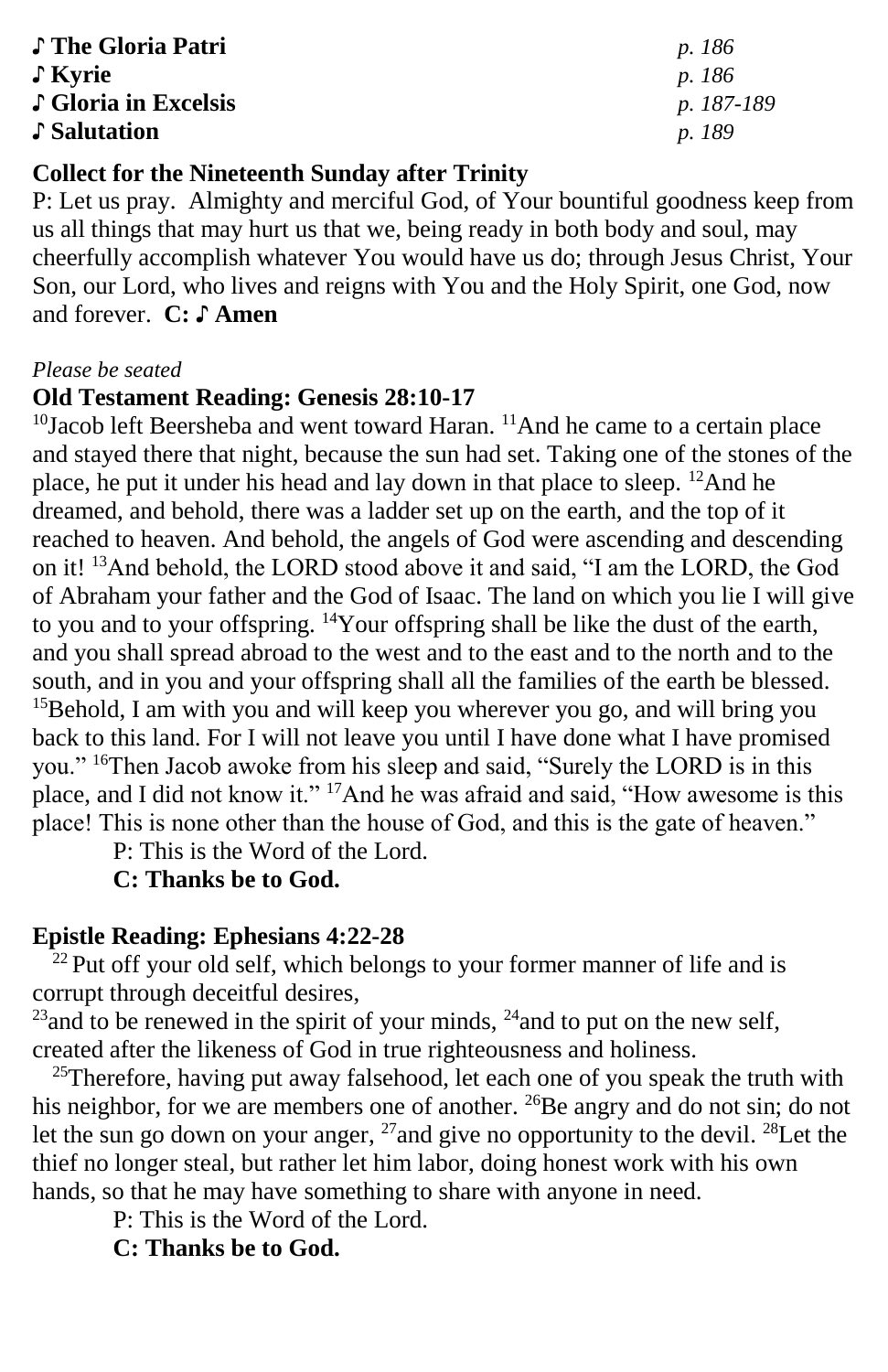*Please stand*

#### **C: ♪** *Alleluia. Alleluia. Alleluia.*  **Holy Gospel: Matthew 9:1-8**

P: The Holy Gospel according to St. Matthew, the ninth chapter.

**C:** *♪ Glory be to Thee, O Lord.*

<sup>1</sup> Getting into a boat [Jesus] crossed over and came to his own city.

<sup>2</sup>And behold, some people brought to him a paralytic, lying on a bed. And when Jesus saw their faith, he said to the paralytic, "Take heart, my son; your sins are forgiven." <sup>3</sup>And behold, some of the scribes said to themselves, "This man is blaspheming." <sup>4</sup>But Jesus, knowing their thoughts, said, "Why do you think evil in your hearts? <sup>5</sup>For which is easier, to say, 'Your sins are forgiven,' or to say, 'Rise and walk'? <sup>6</sup>But that you may know that the Son of Man has authority on earth to forgive sins"—he then said to the paralytic—"Rise, pick up your bed and go home." <sup>7</sup>And he rose and went home. <sup>8</sup>When the crowds saw it, they were afraid, and they glorified God, who had given such authority to men.

P: This is the Gospel of the Lord.

- **C:** ♪ **Praise be to Thee, O Christ.**
- **Nicene Creed** *p. 191*

*Please be seated* **Hymn of the Day LSB #578** *Thy Strong Word* 

**Sermon** Text: Matthew 9:1-8 Title: "*Your Sins Are Forgiven*" Theme: JESUS KNOWS YOU NEED HIS FORGIVENESS.

*Please stand*

# ♪ **Offertory** *p. 192-193*

*Please be seated* **Offering** 

*Please stand as the offering plates are brought forward during the offering hymn* **Offering Hymn #781** *We Give Thee But Thine Own v. 1 & 2*

### *Please stand*

### **Prayer of the Church**

*Response after each petition of the prayer:*

P: Lord, in Your mercy,

# **C: hear our prayer.**

- P: Into Your hands, O Lord, we commend all for whom we pray, trusting in Your mercy; through Your Son, Jesus Christ, our Lord.
- **C: Amen**